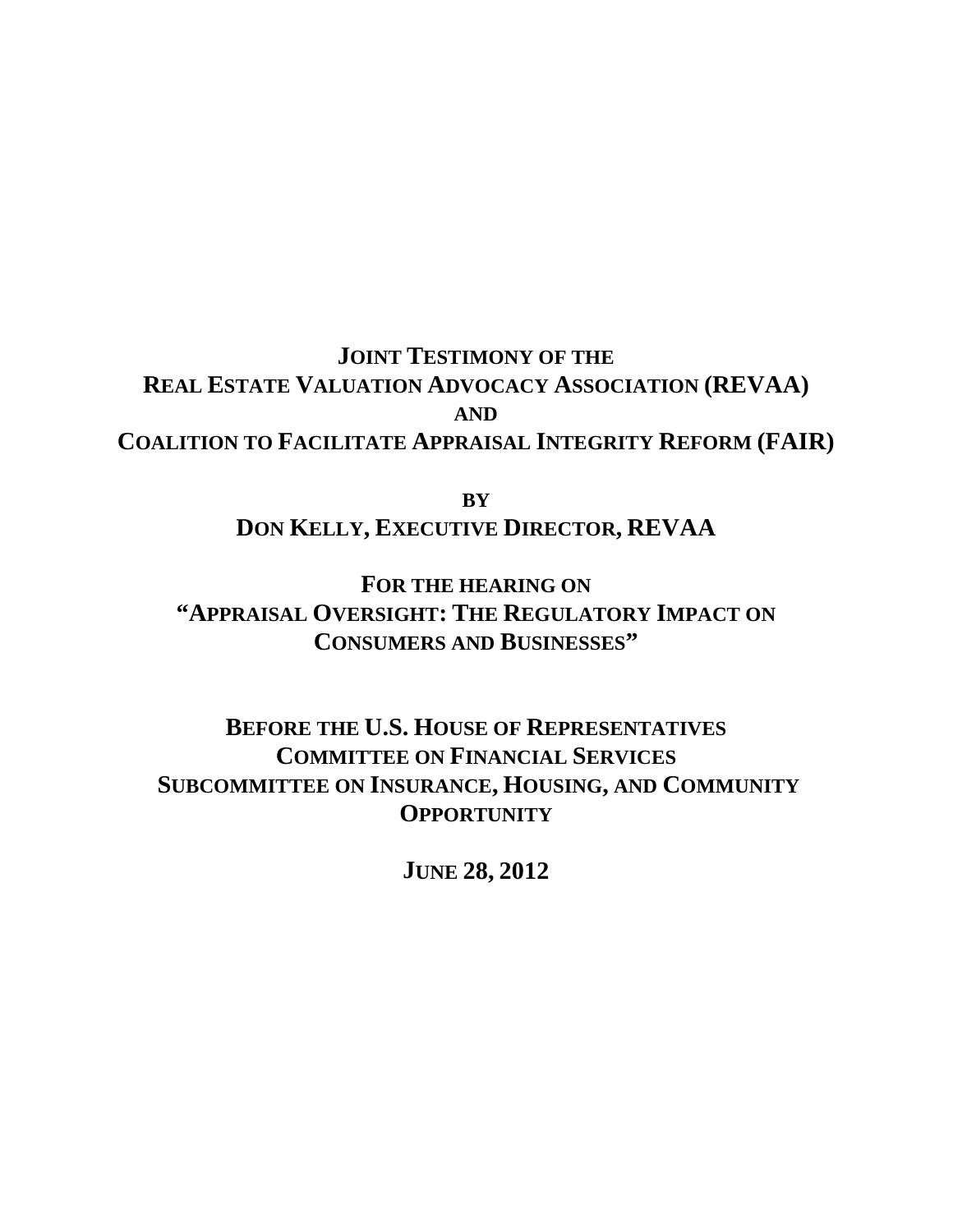## **STATEMENT OF DON KELLY BEFORE THE SUBCOMMITTEE ON INSURANCE, HOUSING, AND COMMUNITY OPPORTUNITY OF THE HOUSE COMMITTEE ON FINANCIAL SERVICES**

#### **Introduction and Summary**

I am Donald E. Kelly, Executive Director of the Real Estate Valuation Advocacy Association ("REVAA"). I appreciate the opportunity to provide testimony on behalf of REVAA and the Coalition to Facilitate Appraisal Integrity Reform ("FAIR") for the Insurance, Housing, and Community Opportunity Subcommittee's hearing on Appraisal Oversight: The Regulatory Impact on Consumers and Businesses.

With this testimony, I hope to:

- describe the important role that REVAA and FAIR members play in the valuation industry;
- explain why the appraisal management company ("AMCs") industry exists and how the services provided by AMCs benefit appraisers, lenders, investors, and most importantly, homeowners.
- describe the existing federal and state regulatory structure governing AMCs, as well as our industry's proactive efforts to work collaboratively with the relevant federal agencies as they develop rules establishing minimum standards for AMCs, and the states as they implement registration and regulatory requirements for AMCs; and
- provide insight from our industry regarding the regulatory implementation of the "customary and reasonable" compensation requirement contained in the Dodd-Frank Wall Street Reform and Consumer Protection Act ("Dodd-Frank Act").

# **Background on REVAA and FAIR**

REVAA is a real estate valuation industry trade association that promotes education, high ethical standards, political awareness, and the professional development of the real estate valuation industry.

REVAA believes that homeowners, the mortgage lending industry, and the economy as a whole are best served by a diversified array of real estate valuation products. With growing complexity regarding real estate valuation in today's challenging market, it is vital that end-users have the ability to select the most appropriate valuation service to meet their specific needs.

REVAA members have committed to being proactive in efforts to promote and expand the industry. Our members produce and deliver real estate valuation products including Appraisals, Broker Price Opinions (BPOs), Automated Valuation Models (AVMs), and other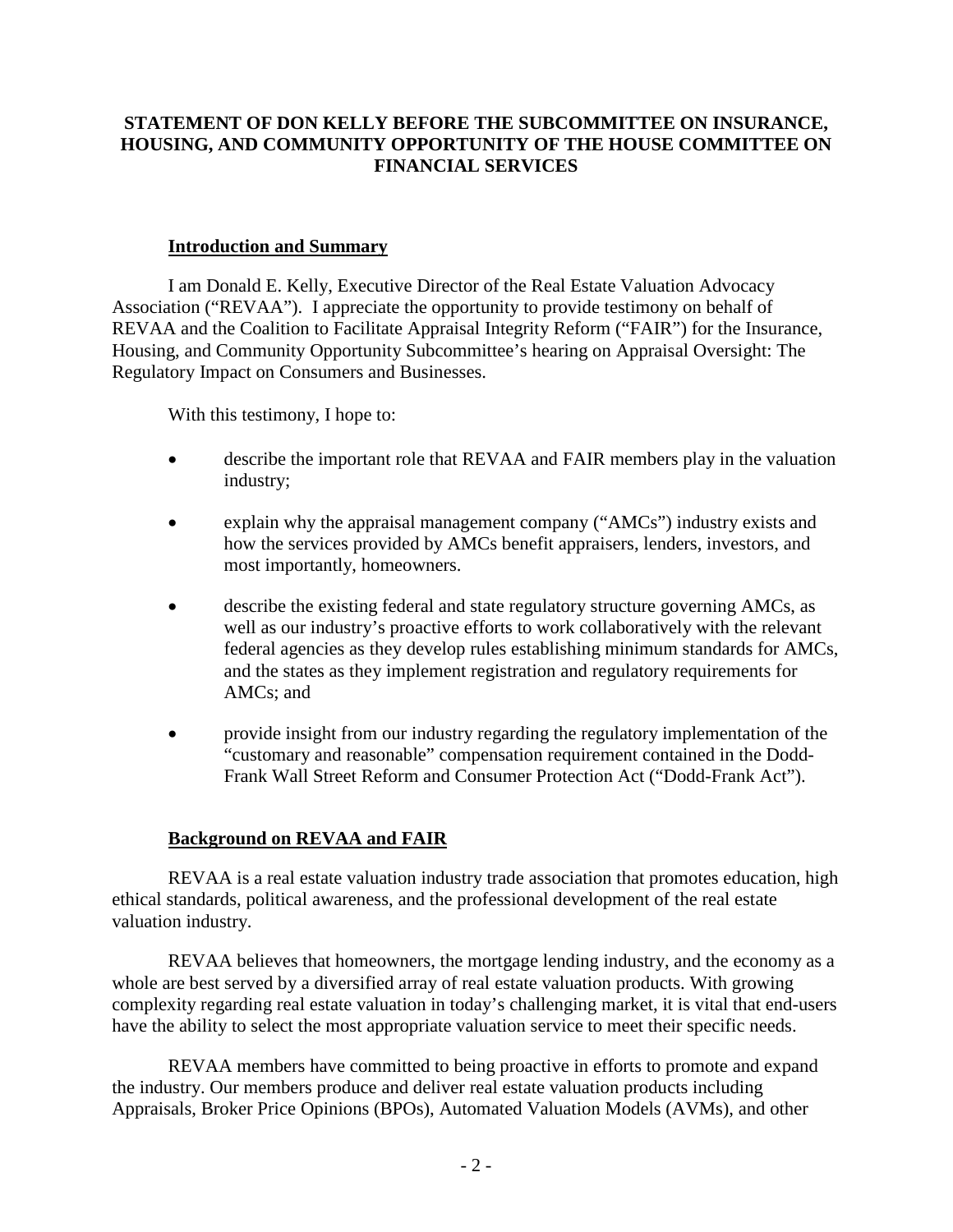innovative valuation methods that benefit mortgage investors, servicers, originators, and borrowers.

FAIR is a coalition of five of the nation's largest  $AMCs$ <sup>[1](#page-2-0)</sup>, which operate networks of individual appraisers and appraisal firms for the completion of appraisal reports. FAIR members have become leaders in the industry by adopting responsible polices and procedures to protect appraiser independence, promote quality appraisals, and serve lender-client needs in a timely manner for the ultimate benefit of homeowners.

#### **AMC's Role in the Industry and Overview of their Functions**

AMCs operate regional and national networks of employee appraisers, independent contractor appraisers, and appraisal companies/firms for the completion of appraisal reports. In addition to pre-qualifying these appraisers and receiving appraisal orders from lenders and other clients, AMCs facilitate and manage the entire appraisal delivery process, including tracking the progress of the order, managing all communication between the lender and the appraiser, reviewing specific elements of appraisal reports for quality and compliance with applicable laws, ensuring prompt delivery of completed appraisals, and collecting and paying the appraisers' fees for their services. Today, there are approximately 315 AMCs operating in the United States.

AMCs act as a centralized appraisal source for mortgage lenders that operate on a wide geographic basis. Rather than contacting hundreds of individual appraisers in each state or jurisdiction, most lenders obtain appraisals through a centralized AMC model. AMCs recruit and qualify vendors for their networks, by verifying appraisal licensure and/or certification, checking references, performing background checks, performing examinations, and auditing work samples. AMCs also negotiate service level expectations and maintain service level agreements with individual vendors.

Once contacted by a lender for an assignment, the AMC then works to match the assignment with a qualified, geographically competent appraiser. This selection is based on a number of factors, including the appraiser's geographic proximity to the subject property, and performance metrics such as the quality of an appraiser's work. The selected appraiser then performs the physical inspection of the property and issues an appraisal report containing the appraiser's opinion of property value. During this process, the AMC performs extensive quality control functions on behalf of both the appraiser and the lender to ensure a high quality appraisal report is delivered to the client.

In addition to managing networks of independent, third-party service providers, AMCs also manage all of the ordering, tracking, quality control and delivery tasks associated with the appraisal process. Below are some of the specific functions that an AMC provides:

<span id="page-2-0"></span> $1$  The five AMCs are: (1) LSI, a division of Lender Processing Services, Inc.; (2) ServiceLink Valuation Solutions, LLC, a Fidelity National Financial, Inc. company; (3) Valuation Information Technology, LLC d/b/a Rels Valuation, an affiliate of CoreLogic, Inc. and Wells Fargo Bank; (4) CoreLogic Valuation Services; and (5) PCV/Murcor.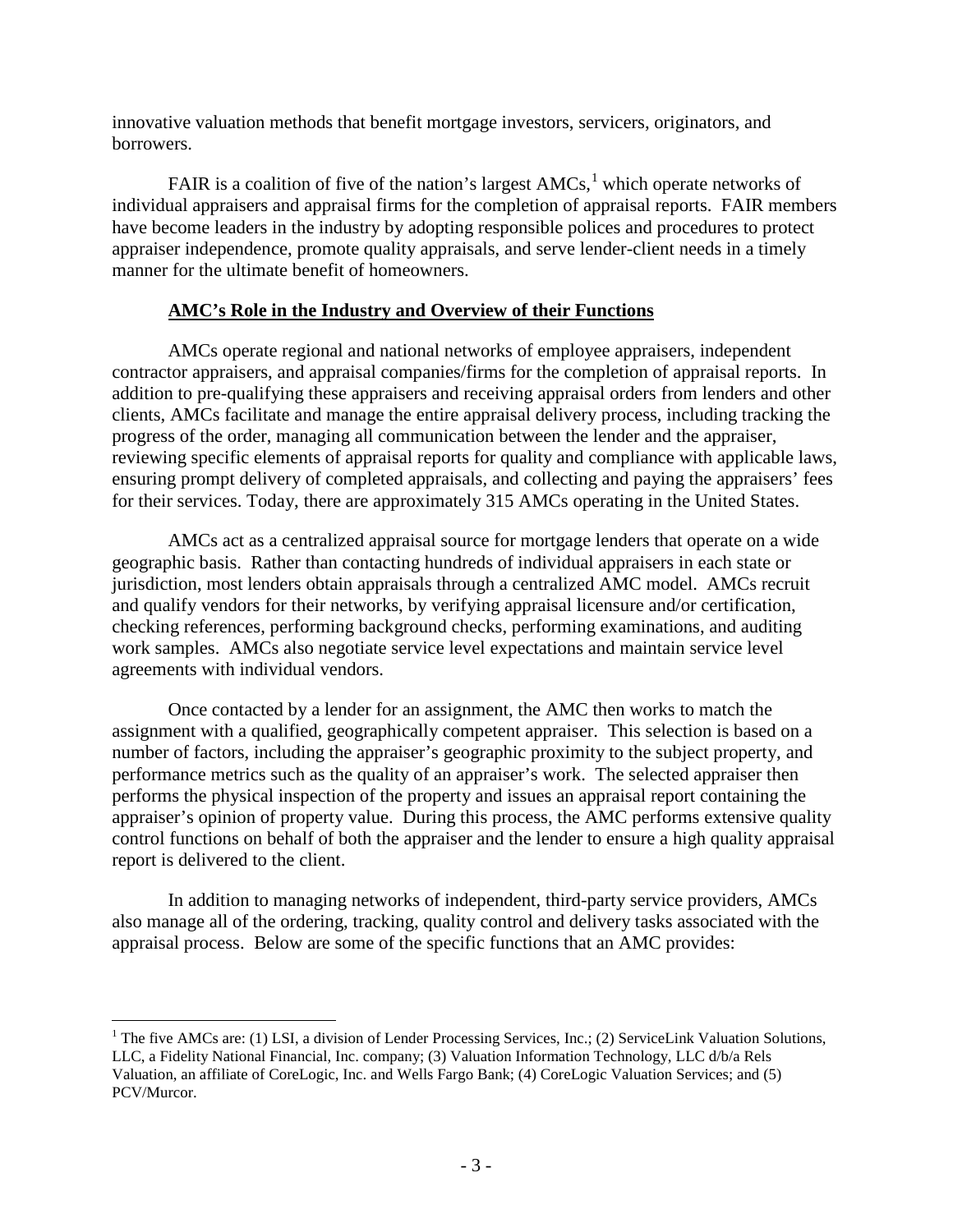- Assume loan-level administrative duties for the large numbers of transactions in their pipelines, including (i) performing order entry and assignment, (ii) tracking order status, (iii) updating clients on progress or delays, (iv) performing both preand post-delivery quality control, (v) transmitting preliminary and final hard copies of appraisal reports to clients, (vi) handling accounts payable and receivable, (vii) engaging in dispute resolution between lenders and appraisers, (viii) providing and administering warranties and errors and omissions insurance, and (ix) ensuring proper record retention;
- Offer advanced technology interfacing specializing in the assignment, tracking, and reviewing of appraisal reports and the electronic delivery of reports consistent with the needs of the lender and/or investor;
- Warrant the quality of the final appraisal product to supplement the errors and omissions insurance carried by appraisers;
- Maintain a platform for the administration of appraisals uniformly across jurisdictions; and
- Provide a single point of contact for lenders.

Importantly, by acting as the sole point of contact between the lender and appraiser, AMCs insulate the individual appraiser from any influence or coercion by the lender. This singular issue has been the primary goal of most recent appraisal-related regulation and a key reason for the growth of the AMC model. Imprudent mortgage underwriting practices, including the quality and credibility of some valuations, led to the recent housing collapse. Overzealous mortgage brokers and lenders were partly to blame for overvalued properties and inflated appraisals values, as they used the promise of future business in a booming market and higher appraisal prices to influence the ultimate valuation conclusions made by licensed and certified appraisers. Unfortunately, too many appraisers chose to follow the temptation of additional work and preferences in exchange for suspect and faulty valuations. This undue pressure and coercion led to a series of regulatory reforms specifically targeting the appraisal practices of mortgage lenders and brokers designed to insulate individual appraisers and their valuation conclusions from improper influence.

Most notable is the Home Valuation Code of Conduct ("HVCC"), which resulted from a March 2008 settlement between the Federal Housing Finance Administration, the New York Attorney General, and Fannie Mae and Freddie Mac. The HVCC, which took effect May 1, 2009, applied to all conventional mortgage loans sold to Fannie Mae and Freddie Mac and prohibited mortgage lenders and their agents from influencing the independent judgment of appraisers through collusion, coercion, and bribery.<sup>[2](#page-3-0)</sup> It, therefore, was no surprise that the Dodd-Frank Act sought to make appraisal independence standards permanent by amending the Truth in Lending Act ("TILA") statutes.

<span id="page-3-0"></span> <sup>2</sup> *See e.g.,* Freddie Mac, Home Valuation Code of Conduct,

http://www.freddiemac.com/singlefamily/pdf/hvcc\_746.pdf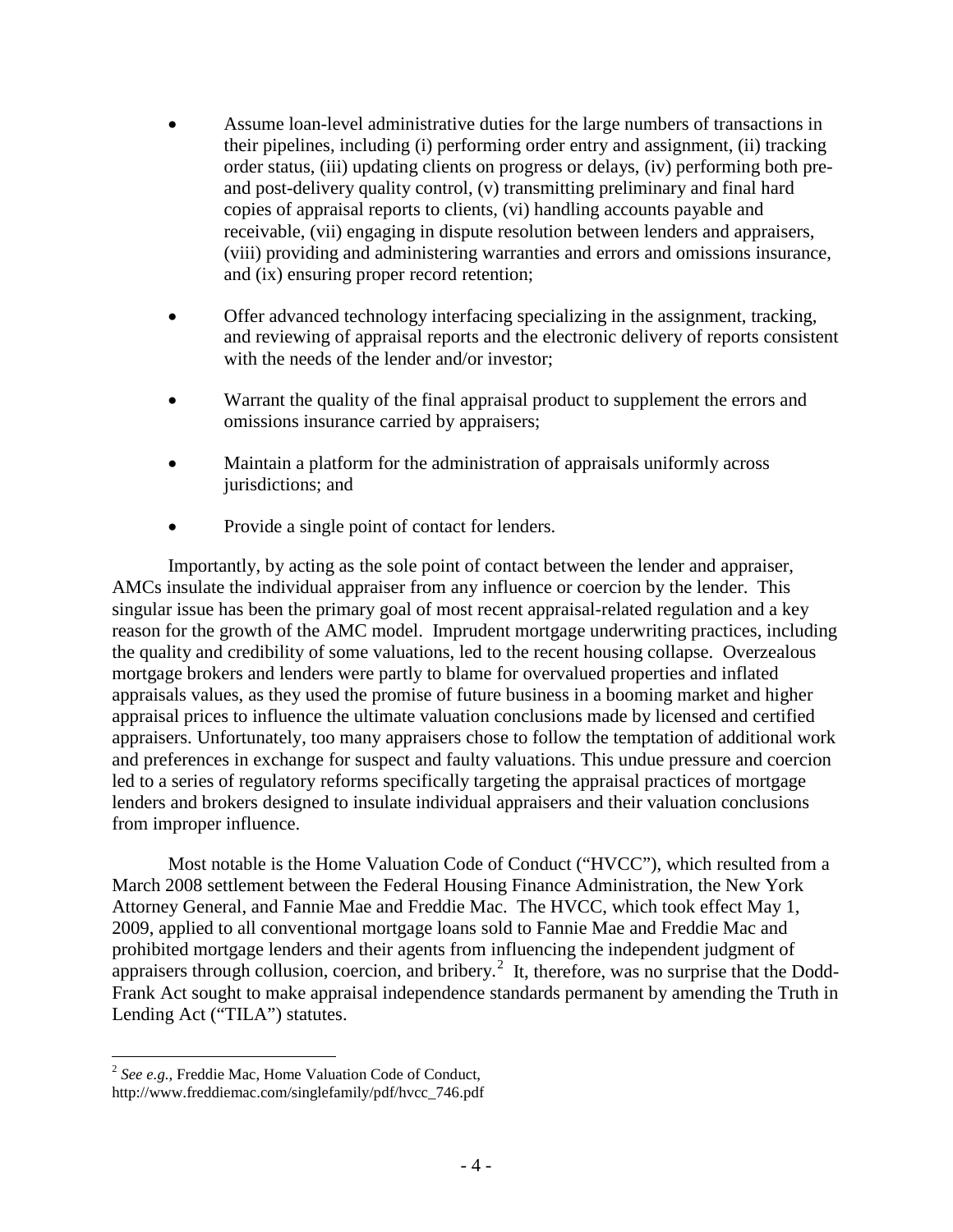The HVCC also first introduced prohibitions on a lender's reliance on appraisers selected, retained, or compensated by mortgage brokers, real estate agents, or other third parties.<sup>[3](#page-4-0)</sup> In response to these requirements, lenders sought to order appraisals through intermediaries to ensure a layer of insulation between those responsible for loan production and independent appraisers. Although AMCs existed long before the HVCC, they became the preferred intermediary for mortgage lenders to distance themselves from individual appraisers and to ensure compliance with new appraisal independence standards.

In addition to providing appraisal services, many AMCs also provide alternative valuation products such as Automated Valuation Models (AVMs) and Broker Price Opinions (BPOs). While appraisals remain the primary method for assessing a property's value in connection with a loan origination, alternative valuation products have a proven track record of accuracy and efficiency and are commonly used in the mortgage lending industry to assess and validate appraisals, to conduct due diligence reviews of loan portfolios, to assess loss mitigation strategies for distressed loans, and to establish eligibility for government-sponsored foreclosure alternative programs. In particular (i) banks use BPOs and AVMs to determine the sales price of real estate owned (REO) properties, to approve proposed short sale transactions, and to modify distressed loans and avoid foreclosure; (ii) investors use BPOs and AVMs to conduct due diligence on loans that they are buying or selling; and (iii) government-sponsored enterprises (GSEs) utilize BPOs and AVMs to establish the eligibility of distressed loans for the Home Affordable Modification Program (HAMP) and the Home Affordable Foreclosure Alternatives Program (HAFA).

Most states recognize the use of BPOs and AVMs for these purposes, and many states have updated their statutes in recent years to specifically permit the use of BPOs in the mortgage lending industry. The Dodd-Frank Act likewise permits the use of BPOs in all contexts other than as the primary basis for a mortgage origination decision in connection with the purchase of a consumer's primary dwelling. The Interagency Appraisal and Evaluation Guidelines specify a wide range of transactions that do not require a traditional appraisal, and provide standards for the alternative use of non-appraisal evaluation products. Finally, BPO Standards and Guidelines (BPOSG) have been widely adopted in the valuation industry to provide a comprehensive framework for the preparation of BPOs on a national level. In each case, there is recognition of the essential role that alternative valuation products play in today's mortgage lending industry, and AMCs have been instrumental in the development and distribution of these products.

#### **The Benefits of Working With an AMC**

There are significant benefits for appraisers, lenders, and homeowners when appraisals are ordered and delivered by an AMC.

#### *AMCs Benefit Lenders*

AMCs benefit lenders by: maintaining an appraiser panel of competent, licensed and/or certified appraisers; engaging a real estate appraiser; performing the administrative functions

<span id="page-4-0"></span><sup>&</sup>lt;sup>2</sup><br>3 <sup>3</sup>See III.A. of the HVCC, available at:

https://www.efanniemae.com/sf/guides/ssg/relatedsellinginfo/appcode/pdf/hvcc.pdf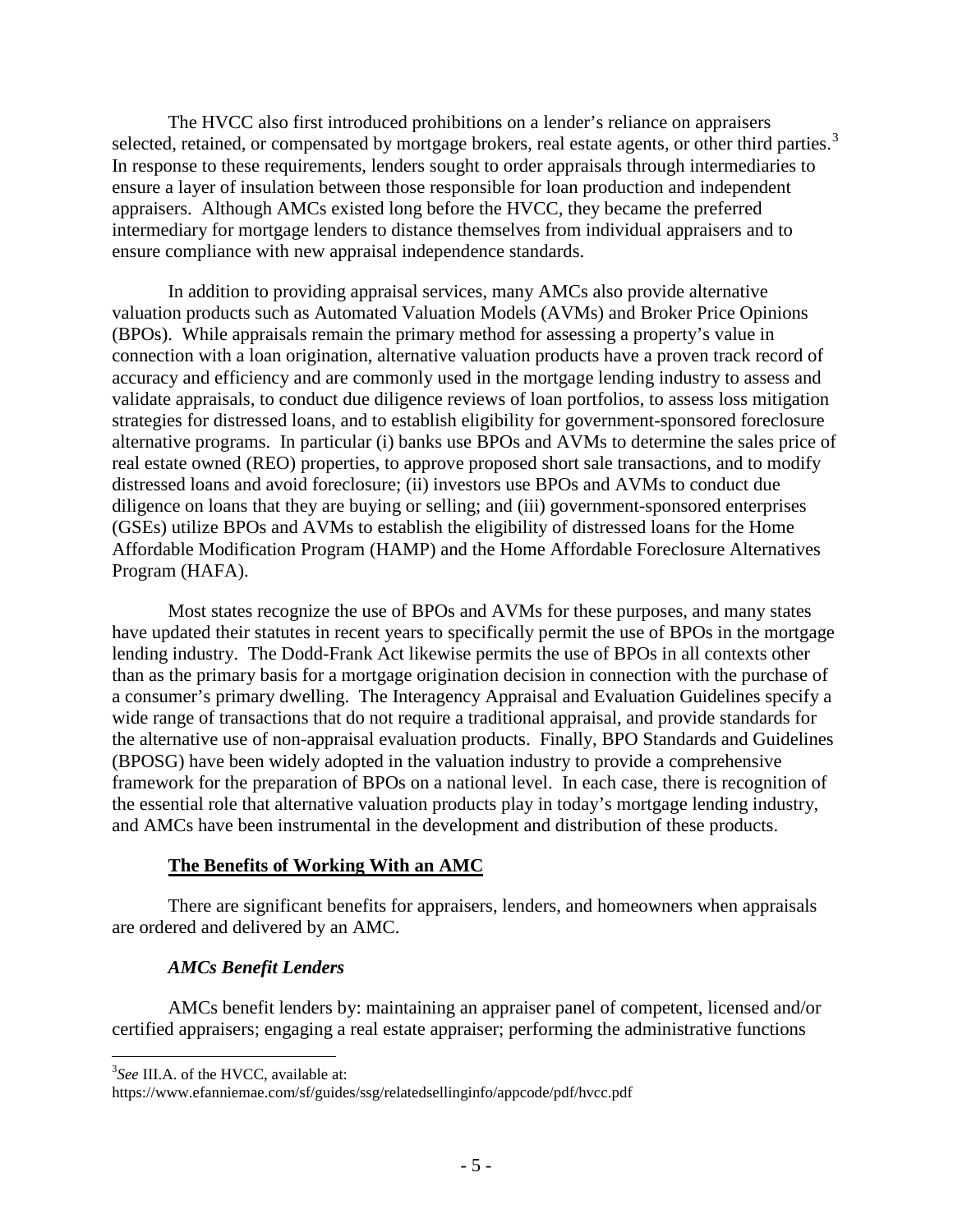involved in the appraisal ordering, tracking, and delivery process; performing quality control functions; and handling the invoicing and payment of the appraiser.

AMCs' promote high quality appraisals. Lenders have no incentive to hire an AMC that fails to provide high quality appraisals. In an era where appraisals are the foundation for many repurchase demands from secondary market participants, a lender must place additional emphasis on the quality of its underwriting and its valuations. Since preventing potential repurchase demands is of vital importance to an AMC's client, those AMCs that fail to prioritize the quality of their appraisals are weeded out of the market. AMCs implement strong internal controls around recruiting, order placement, tracking, and delivery to provide greater assurance to lenders of the credibility of the appraisals they provide.

Notably, AMCs play a crucial role in ensuring the selection of experienced and qualified appraisers. They ensure that only licensed, insured, experienced and qualified appraisers perform appraisals. This is particularly important because it is extremely difficult to distinguish a "bad" appraisal from a "good" appraisal at a transaction level. Even with all of the technology tools available today, it is still possible to have a "bad" appraisal that passes all inspections and quality control checks in the process. This is why lenders have turned to AMCs, which focus on apprais*er* management and not just apprais*al* management. The AMC model recognizes that the only way to ensure good quality appraisals is to carefully manage the panel of appraisers completing them.

When selecting appraisers for a specific assignment, many AMCs use an automated system that identifies the most qualified appraiser based on criteria such as the requirements for the assignment, the appraiser's geographic proximity to the subject property, and performance metrics, such as the quality of an appraiser's work. Many AMCs will only compare fees when two appraisers are equally qualified for an assignment.

Although some have alleged that AMCs routinely select appraisers without regard to familiarity with the relevant neighborhood, AMCs note that real estate appraisers have a professional duty under Uniform Standards of Professional Appraisal Practice ("USPAP") to accept only assignments they have the knowledge and experience to complete competently, to disclose any lack of competency to clients, and to take all necessary steps to achieve such competency prior to completing the assignment. AMCs encourage appraisers to comply with USPAP and do not stand in the way of their professional duty.

AMCs also require appraisers to satisfy rigorous qualification criteria, including submitting a sampling of their work for review and submitting reference and background checks before admitting them to the networks. AMCs also often offer ongoing continuing education courses that keep appraisers informed of changes in the market and current federal, state, and lender guidelines. If appraisers fail to continuously meet these qualifications or are deemed to produce substandard appraisals, AMCs will remove these appraisers from the networks.

### *AMCs Benefit Appraisers*

An appraiser benefits from working with an AMC by having a firewall and an advocate to ensure that no inappropriate or improper attempt is made to influence the appraiser process.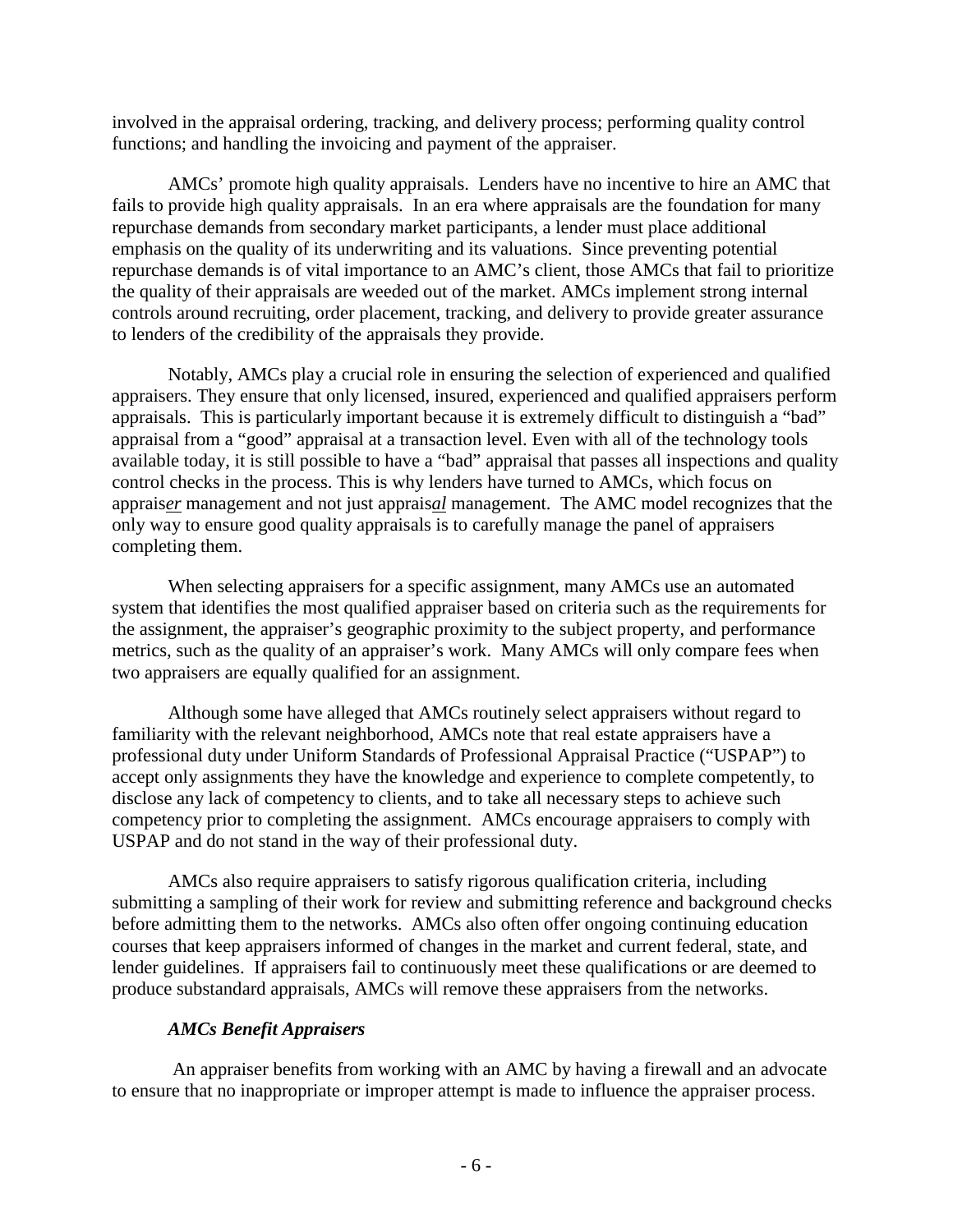Appraisers also rely on AMCs to market the appraisers' services, generate work, manage client relations, collect fees from lenders, and offer continuing education. Prior to the proliferation of AMCs, appraisers spent a large portion of their time marketing and soliciting business or working for an appraisal firm. Because AMCs provide these functions, appraisers have the opportunity to spend more time actually appraising as opposed to performing the back-office work that is associated with the appraisal profession. Not unlike the traditional model for appraisal firms, where the firm splits the fee with the appraiser in exchange for continued work and marketing, AMCs provide similar stability for qualified appraisers.

In addition to these services, AMCs also have created and/or provided technological innovations in the appraisal industry, including the development of electronic appraisal delivery and the development of supplemental addendums and products to complement the current standardized appraisal forms. AMCs have also provided expertise in the development of the MISMO XML standards and other "landmark" technological developments in the appraisal industry over the past 15 years. These technological advances reduce the time that appraisers spend fixing errors and resolving underwriting suspensions and help to limit appraisers' buyback exposure.

The majority of appraisers are individual proprietors who have no realistic ability – other than through AMCs – to benefit from having third-party quality control processes performed on their appraisal reports.

#### *AMCs Benefit Homeowners*

In addition to the benefits provided by AMCs to appraisers and lenders, it is important to also note the benefits enjoyed by homeowners when an appraisal is procured by a lender through an AMC. AMCs eliminate conflicts of interest by standing between the lender and the appraiser. Additionally, the AMC model, which has been utilized by many large lenders for over twenty years, promotes high quality appraisals and provides efficiencies to the appraisal process that allow mortgage transactions to close in less time and help ensure that services are performed at competitive, market-based prices.

The success of the AMC business model has been seen throughout the industry with the result being that nearly 70% of all residential appraisals ordered and produced nationwide are provided through an AMC. Government entities (*e.g.*, the Federal Housing Administration or "FHA") have also recognized the presence and importance of AMCs in the appraisal industry and have provided specific guidance to lenders that utilize AMCs (*e.g.*, Mortgagee Letter 2009-28).<sup>[4](#page-6-0)</sup>

### **The Regulatory Structure Applicable to AMCs**

AMCs are subject to multiple regulatory requirements – at both the federal and state level. First, AMCs are the subject of new federal regulatory requirements, including new minimum standards and a national registry applicable to AMCs under the Dodd-Frank Act.

<span id="page-6-0"></span> $\frac{1}{4}$ *See* Mortgagee Letter 2009-28, available at: http://www.hud.gov/offices/adm/hudclips/letters/mortgagee/files/09- 28ml.pdf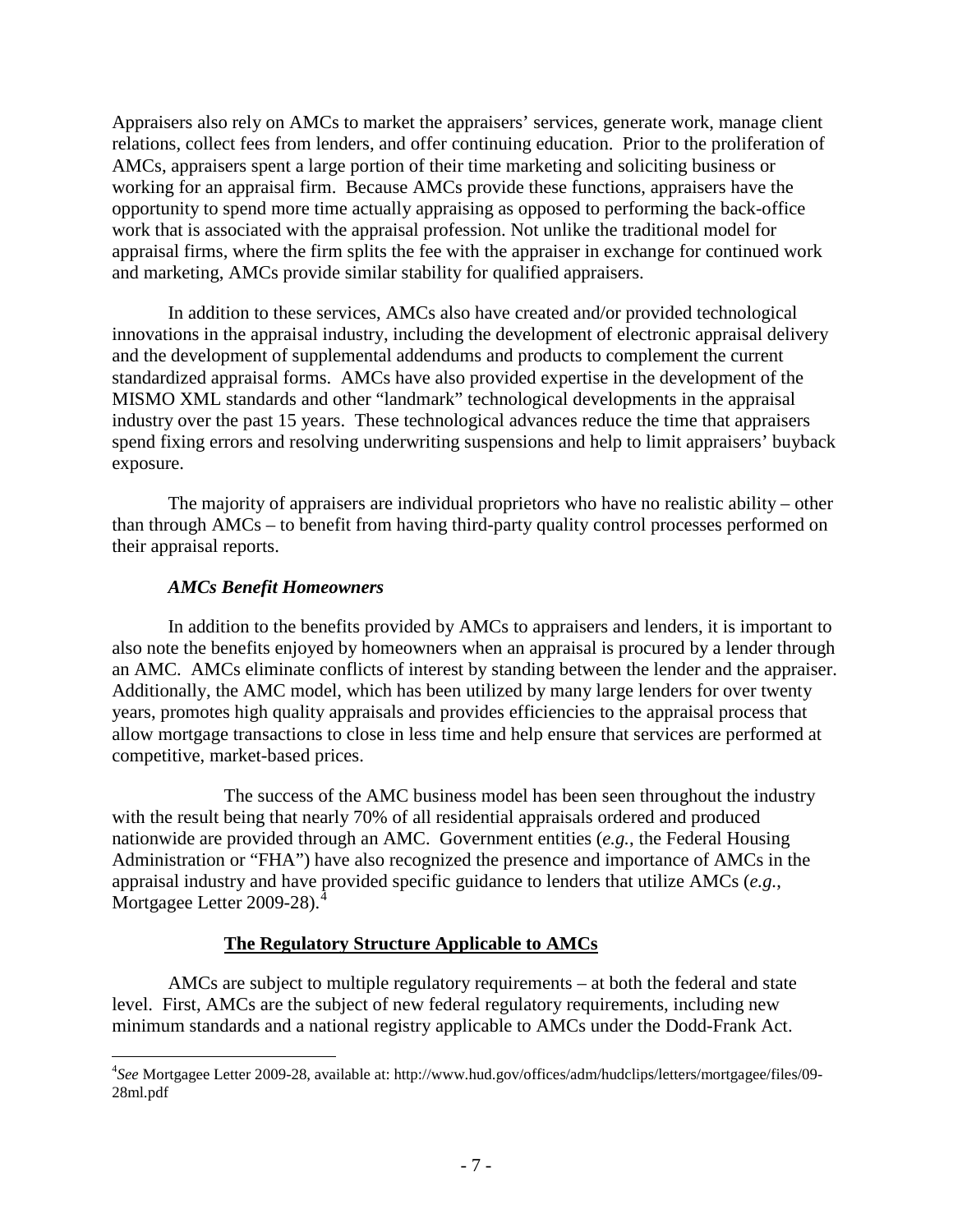Second, existing banking regulatory standards are imposed on AMCs as the agents of federally regulated banks and lenders. Third, AMCs are subject to registration requirements and operational standards under state laws. Finally, because mortgage lenders are the AMCs' clients, any appraisal reforms targeted at lenders also have a direct effect on the operations of an AMC.

## *Regulatory Requirements Prior to the Dodd-Frank Act*

Twenty-one years ago, Congress enacted Financial Institutions Reform, Recovery, and Enforcement Act of 1989 ("FIRREA") in response to the Savings and Loan Crisis. FIRREA instituted appraisal reforms designed to enhance the quality of appraisals but did not cover AMCs. Prior to the Dodd-Frank Act, Title XI of FIRREA's purpose was to "provide that Federal financial and public policy interests in real estate transactions will be protected by requiring that real estate appraisals utilized in connection with federally related transactions are performed in writing, in accordance with uniform standards, by individuals whose competency has been demonstrated and whose professional conduct will be subject to effective supervision."<sup>[5](#page-7-0)</sup> Before the enactment of Title XI, there were no universally accepted appraisal content standards, no system of licensing appraisers, no appraiser education and experience qualification standards, and no laws requiring the use of appraisals. Title XI created a regulatory framework that includes federal bank regulatory agencies, a federal agency with authority to monitor state activities (the Appraisal Subcommittee of the Federal Financial Institutions Examination Council), a nonprofit appraisal organization (Appraisal Foundation), and state agencies that license and certify appraisers (state appraisal boards).

# *New Regulatory Requirements Under the Dodd-Frank Act*

*The Dodd-Frank Act amends and expands Title XI of FIRREA to establish a real estate appraiser regulatory system involving an interrelationship among the federal government, the states, and the Appraisal Subcommittee. As well, the Dodd-Frank Act gives the Appraisal Subcommittee broad new powers and responsibilities to implement a regulatory framework to supervise the appraisal industry, including AMCs. The Appraisal Subcommittee is now authorized to:* 

- Monitor State Appraisal Boards. (1) Monitor the states' registration and supervision of the operations of AMCs; (2) Determine whether the state completes investigations, appropriately disciplines sanctioned appraisers and AMCs, and reports complaints to the national registries on a timely basis; and (3) Determine whether the state has adopted effective laws aimed at maintaining appraiser independence.<sup>[6](#page-7-1)</sup>
- Maintain National Registry for AMCs. Impose an annual registry fee for AMCs, and grants the Appraisal Subcommittee the authority to impose a minimum registry fee to protect against AMC underreporting.

<span id="page-7-0"></span> <sup>5</sup> 12 U.S.C. 3331.

<span id="page-7-1"></span><sup>6</sup> *See* the Dodd-Frank Act, Pub. L. No. 111-203, § 1473(f)(1) (2010).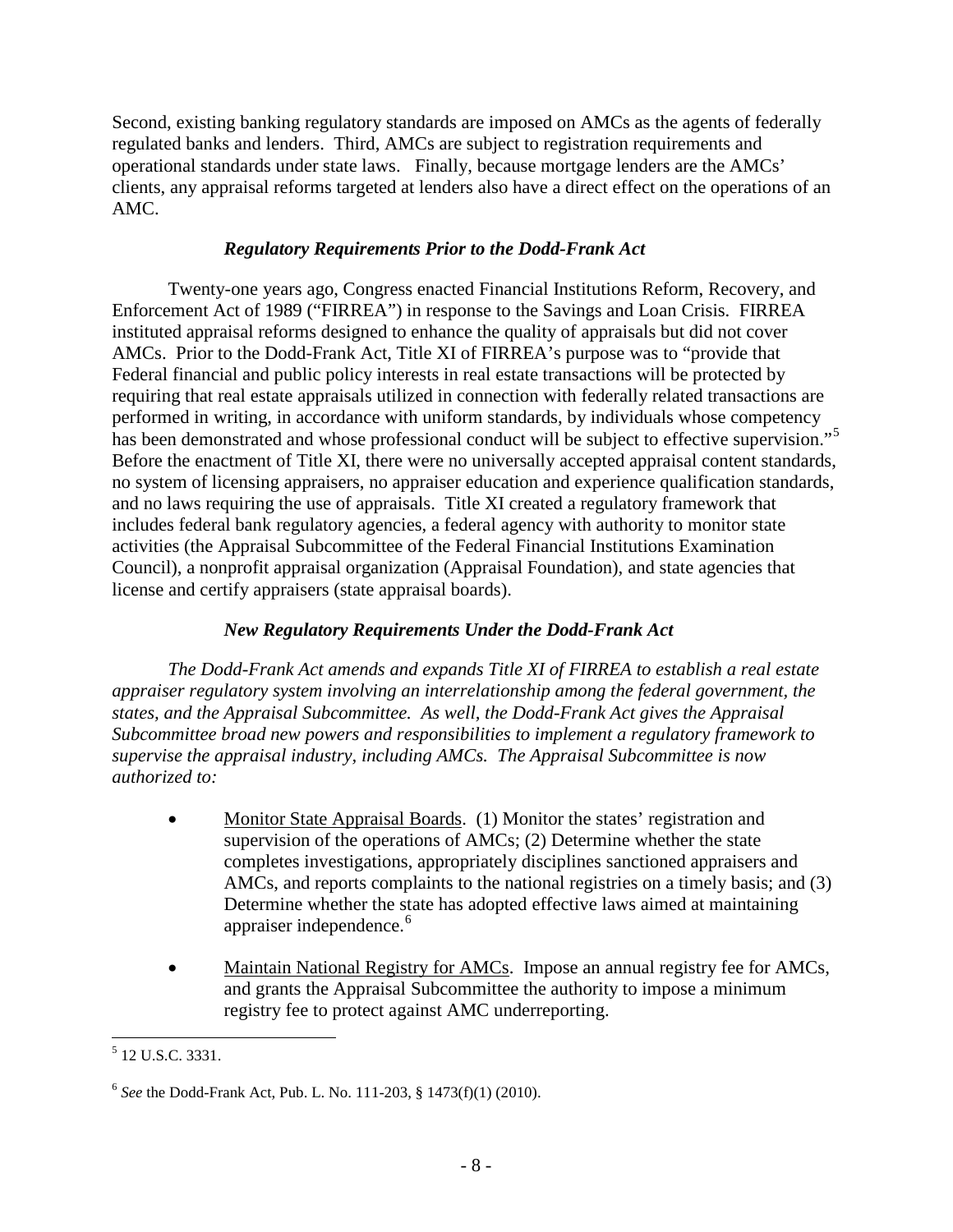- Take Disciplinary Action. (1) Remove an appraiser or a registered AMC from a national registry on an interim basis pending state action; and (2) Impose sanctions against state appraisal boards that fail to have "effective appraiser regulatory programs."
- Issue Regulations. Prescribe regulations on topics such as temporary practice, national registry, information sharing, and enforcement.
- Establish Complaint Hotline and Encourage Appraiser Education. (1) Encourage states to accept pre-approved courses; (2) Establish an appraisal complaint hotline if it determines within 6 months that no national hotline exists; and (3) Follow up complaint referrals to state appraisal boards and federal regulators.

Additionally, under the new regulatory framework for AMCs, the federal agencies<sup>[7](#page-8-0)</sup> must jointly by rule establish minimum requirements to be applied by a state in its AMC registration. At a minimum, they must require that the AMC:

- register with and be subject to supervision by a state appraisal board in each state where the company operates (except a subsidiary which is owned and controlled by a federal financial institution);
- verify that only licensed or certified appraisers are used for federally related transactions;
- require that appraisals coordinated by the AMC comply with the USPAP; and
- require that appraisals are conducted independently and free from inappropriate influence any coercion pursuant to the appraisal independence standards under Section 129E of TILA. $^{8}$  $^{8}$  $^{8}$

*In addition to the minimum requirements noted above, the Dodd-Frank Act also imposes a restriction that an AMC cannot be registered by a state or included on the national registry if the company, in whole or in part, directly or indirectly is owned by any person who has had an appraisal license or certificate refused, denied, cancelled, surrendered in lieu of revocation, or revoked in any state. Owners of more than 10 percent of the company are subject to background investigations and must be of good moral character, as determined by the state appraisal board, although it is unclear if this restriction applies to owners of AMCs that are not subject to state registration. Overall, the Dodd-Frank Act attempts to ensure that those who commit appraisal fraud or those who lose their licenses or certificates cannot establish AMCs.*

# *Existing Banking Regulatory Standards*

<span id="page-8-0"></span><sup>&</sup>lt;sup>7</sup> The Board of Governors of the Federal Reserve System, Federal Deposit Insurance Corporation, Office of the Comptroller of the Currency, Office of Thrift Supervision, and National Credit Union Administration, Federal Housing Finance Administration and the Bureau of Consumer Financial Protection.

<span id="page-8-1"></span><sup>8</sup> *See id.* § 1473(f)(2).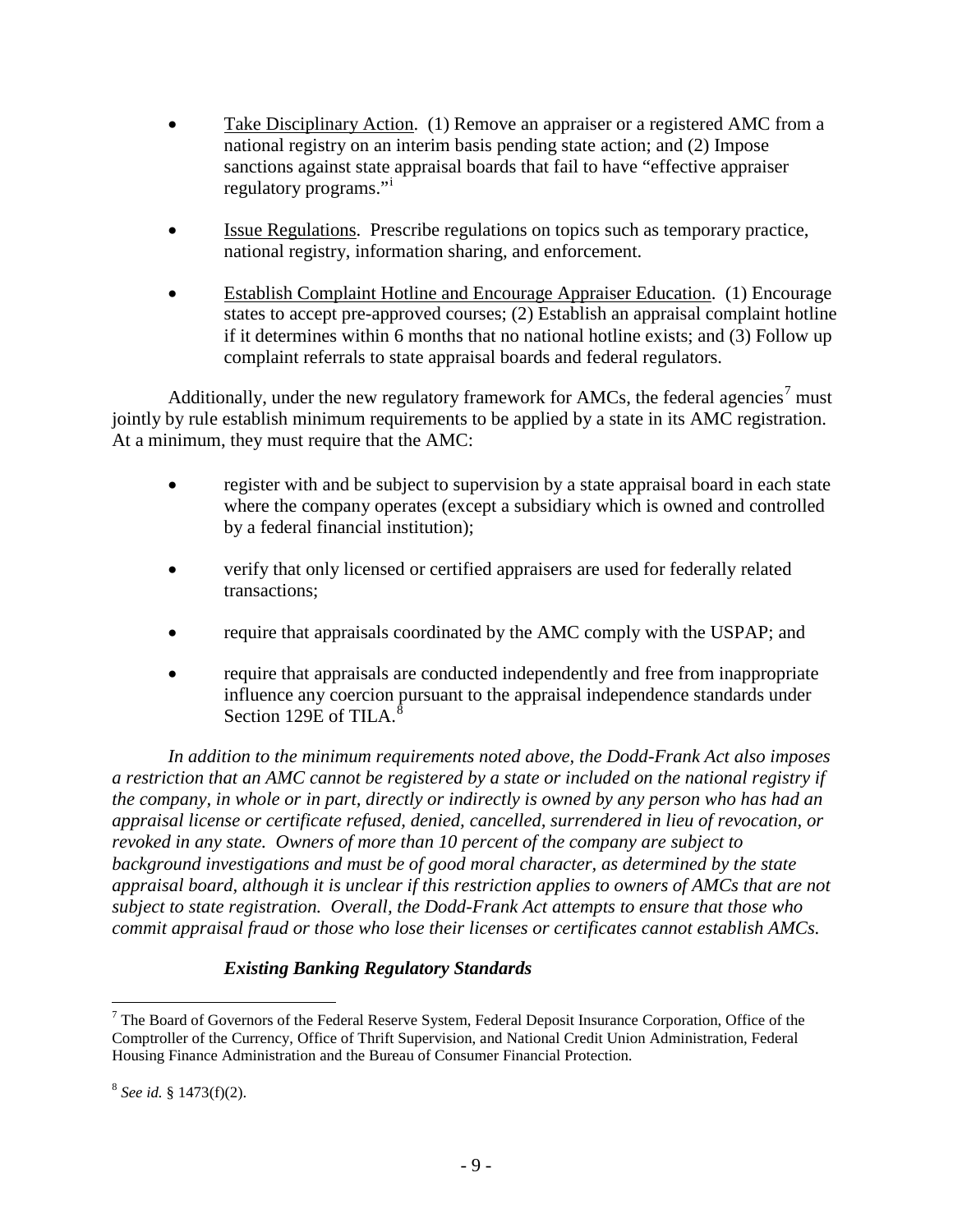Although the federal agencies do not directly examine AMC operations, regulatory standards are imposed on AMCs as the agents of federally regulated banks and lenders. For example, the latest Interagency Appraisal and Evaluation Guidelines devotes a section to the due diligence procedures for selecting a third party for valuation functions (such as an AMC) including an effective risk management system and internal controls. The federal banking agencies review a lender's policies and controls for overseeing AMCs, including the performance expectations outlined in contracts, and processes for assessing appraisal quality. Ultimately, the AMC must act in conformity with the applicable regulatory standards to maintain their business relationships with their federally-regulated lender clients. Further, as potential service providers to banks and non-banks supervised by the Consumer Financial Protection Bureau ("CFPB"), AMCs will be required to comply with all applicable federal consumer financial laws.<sup>[9](#page-9-0)</sup>

#### *Registration Requirements and Other Comprehensive Standards of Conduct under State Laws*

Although the Dodd-Frank Act requires a state to implement a regulatory scheme for AMCs within three years of the federal agencies finalizing their rules establishing minimum requirements (subject to an extension by the Appraisal Subcommittee), the majority of states have elected to act sooner. Even prior to the passage of the Dodd-Frank Act, several states had begun the process of enacting AMC laws to require the registration of AMCs and regulate the activities of AMCs. By our count, 33 states have enacted AMC registration laws, and an additional eight states have such laws pending. Many of these laws either already encompass the minimum standards that are in the Dodd-Frank Act or are now in the process of amending their laws to ensure they reflect the minimum standards enumerated in the Dodd-Frank Act.

Many of the state laws contain common elements, including requiring AMCs to have processes in place for adding appraisers to their panels, reviewing appraiser's work, keeping records of appraisal orders and activities, and complying with appraisal independence standards. For example, many state provisions specify the following to fully regulate the activities of AMCs, to:

- Require an AMC operating in that state to register with the state appraisal board, post security bonds, pay a registration fee, and submit to background checks before issuing an license;
- Designate a "controlling person" as a main point of contact;
- Set minimum education and licensing requirements for certain employees of an AMC;
- Prohibit a person who has had an appraiser license or certificate refused, denied, canceled or revoked from performing certain activities;

<span id="page-9-0"></span> <sup>9</sup> Consumer Financial Protection Bureau, Service Providers, CFPB Bulletin 2012-03, (Apr. 13, 2012), available at: http://files.consumerfinance.gov/f/201204\_cfpb\_bulletin\_service-providers.pdf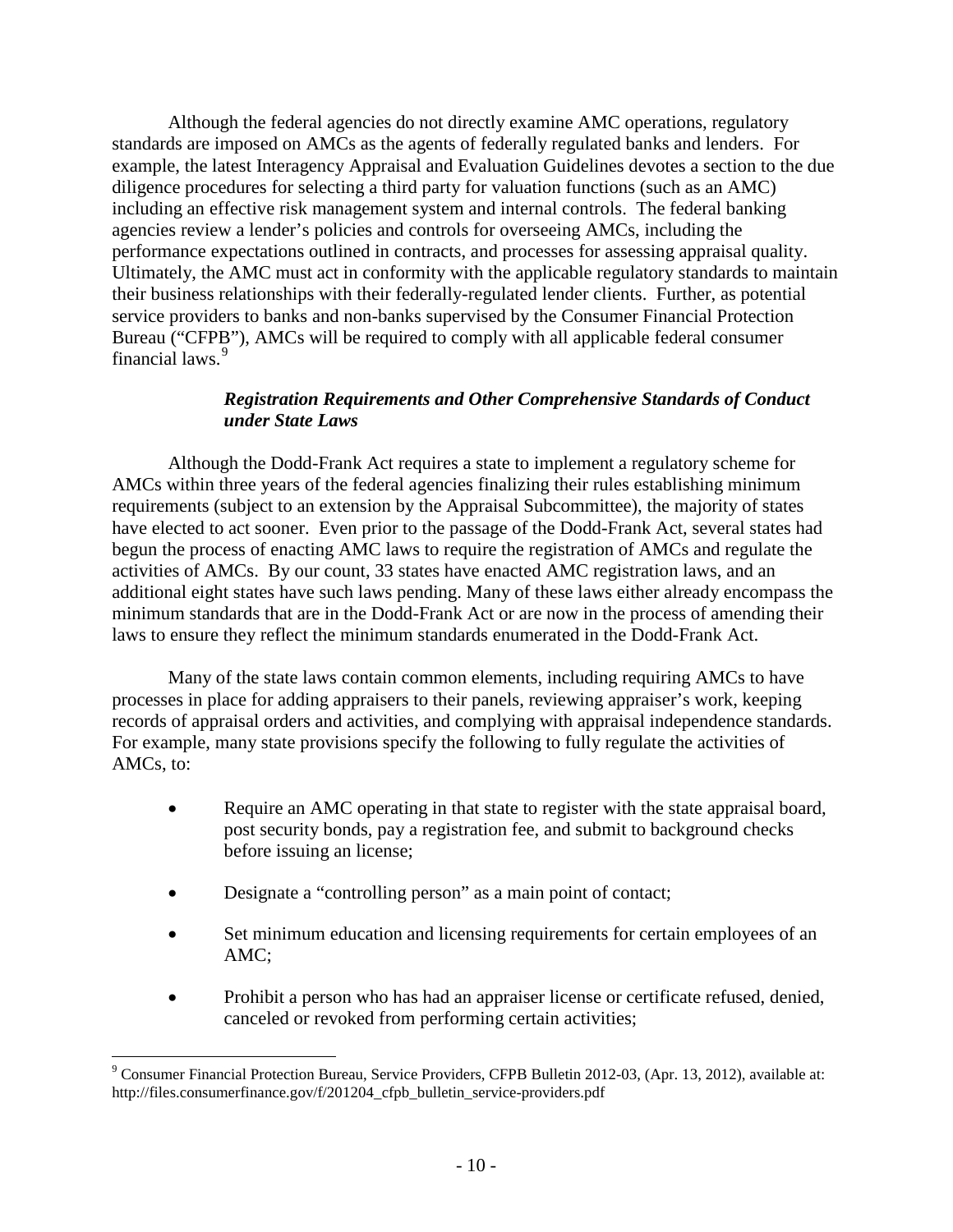- Require an AMC's oversight of the appraisers it engages to conduct appraisal services, including:
	- o Requiring that appraisers confirm in writing that the appraiser is competent and licensed and/or certified in the jurisdiction of the property.
	- o Prohibiting an AMC from removing an appraiser from its appraisal panel or otherwise refusing to assign requests for appraisal services to an appraiser without providing writing notice (identifying the alleged violation) and an opportunity to respond;
- Regulate fees by prohibiting an AMC from knowingly;
	- o failing to separate and disclose any fees that it charges a client for the completion of an appraisal from the fees its charges a lender, client, or other party providing appraisal management services;
	- o prohibiting an appraiser from recording the fee its was paid by the AMC within the appraisal report;
- Regulate AMCs conduct by imposing restrictions, such as:
	- o Require an AMC to ensure that all appraisals are provided independently and free from inappropriate influence and coercion, as required by the appraisal independence standards of Section 129E of TILA;
	- o Require AMCs to pay appraisers reasonable and customary fee, consistent with the presumptions of compliance defined under federal law; and
	- o Prohibit: (a) requiring an appraiser to prepare an appraisal report if the appraiser, in his or her own professional judgment, believes he or she lacks the necessary expertise for the specific geographic area; (b) requiring an appraiser to prepare an appraisal report under a time frame that the appraiser, in his or her own professional judgment, believes does not afford the appraiser the ability to meet all relevant legal and professional obligations; or (c) prohibiting or inhibiting communication between an appraiser and a lender, real estate licensee, or any other person from whom the appraiser in his or her own professional judgment, believes information would be relevant.
- Provide authority to promulgate regulations and authorize state appraisal boards or other state agencies to enforce the state AMC laws.

AMCs have been actively involved with the states from the inception of these registration laws and have long supported transparency and independence in the appraisal process and the registration of bona fide AMCs. AMCs also are working proactively and collaboratively with state regulatory agencies to craft regulations to implement these laws and ensure that the most effective processes are in place to achieve the goals of the registration laws. These laws are designed to protect the credibility of AMCs and the reliability of the appraisal process.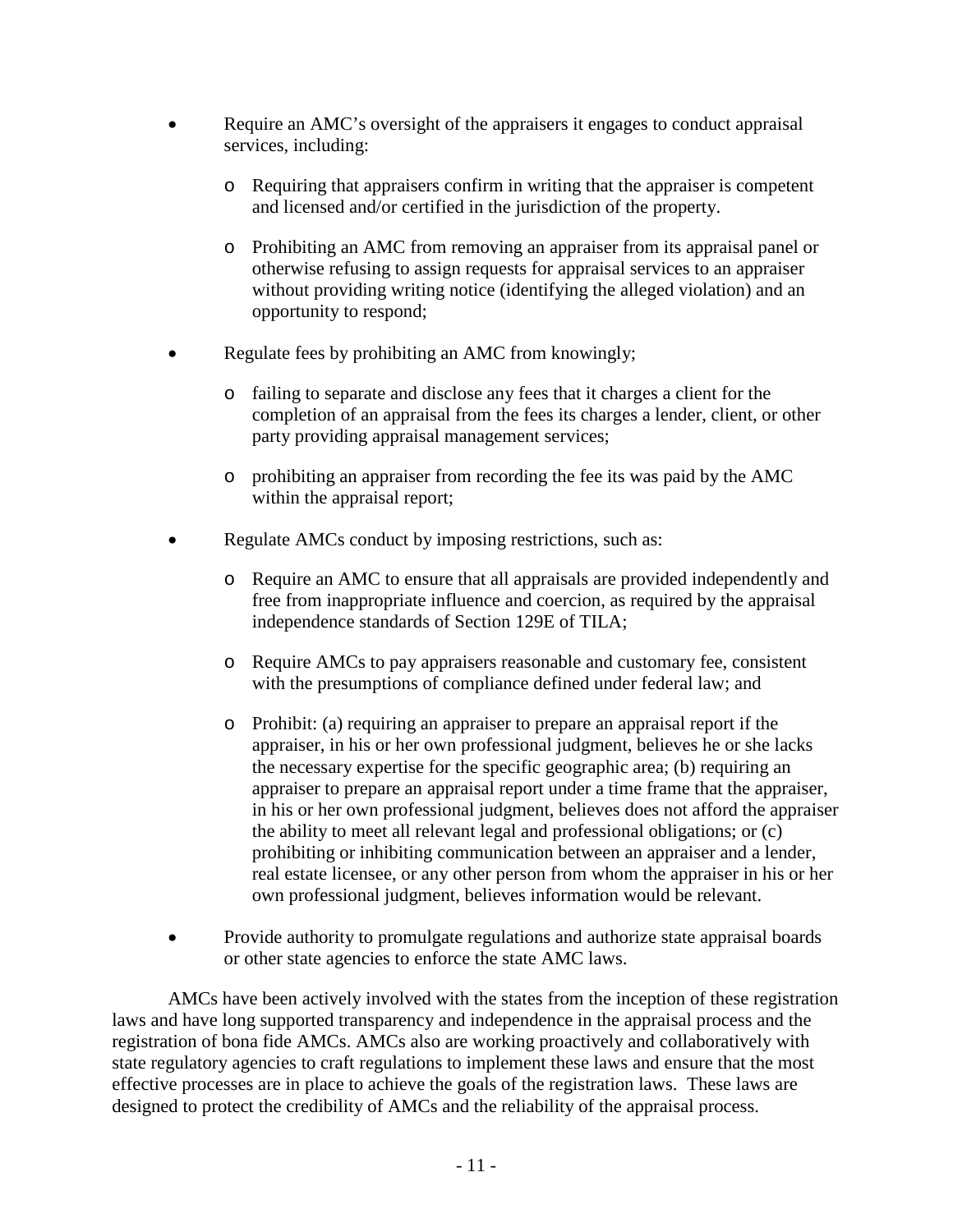AMCs provide valuable services in the course of a real estate appraisal, and it is important to us that appraisals are ordered from reputable and sound AMCs that are committed to transparency in the process, full compliance with all registration laws, and delivering the highest-quality appraisal products. REVAA and FAIR support reasonable requirements that balance consumer protection with responsible appraisal management services.

We also believe it is important to work towards consistency and uniformity in state AMC laws and regulations to ensure that AMCs can effectively implement the necessary compliance procedures to operate on a national basis. The degree of variation between existing state laws creates considerable challenges for AMCs trying to develop a reliable compliance program without materially increasing costs to consumers. We will continue to support the states' efforts to implement reasonable and appropriate laws and standards to improve the appraisal industry. We will also continue to support the federal banking agencies by providing clarifying information about the industry for their use in promulgating minimum and uniform standards for AMCs.

## **The Dodd-Frank Act "Customary and Reasonable" Appraiser Compensation Requirements**

As noted above, AMCs provide valuable services to various parties in the appraisal process. AMCs have contractual agreements with lenders and are compensated by the lender for the appraisal and the services provided in the process of facilitating the completed appraisal report. The fees are combined on the HUD-1 appraisal statement as dictated by the Real Estate Settlement Procedures Act, which permits the appraisal fee to include both the appraiser's and the AMC's services.<sup>[10](#page-11-0)</sup>

The Dodd-Frank Act amended TILA by adding Section 129E to require adherence to appraisal independence standards and also to require that lenders and their agents (including AMCs) compensate appraisers at a "customary and reasonable" rate for appraisal services in the market area of the property being appraised. The Dodd-Frank Act also provided that "evidence for such fees *may* be established by objective third-party information, such as government agency fee schedules, academic studies, and independent private sector surveys." (Emphasis added.) Fee studies, however, are required to "exclude assignments ordered by known appraisal management companies."<sup>[11](#page-11-1)</sup>

The Federal Reserve Board ("Board") was charged with promulgating interim final regulations to implement Section 129E. These interim final regulations became effective April 1, 2011. The Board established two alternative presumptions of compliance for lenders and their agents to satisfy the "customary and reasonable" rate requirement.

REVAA and FAIR believe that the appraiser compensation standards promulgated by the Board are in compliance with the Dodd-Frank Act, and they reflect the variations in actual

<span id="page-11-0"></span> <sup>10</sup> *See* 12 USC § 2603.

<span id="page-11-1"></span><sup>11</sup> *See* Section 129E(i)(1) of TILA.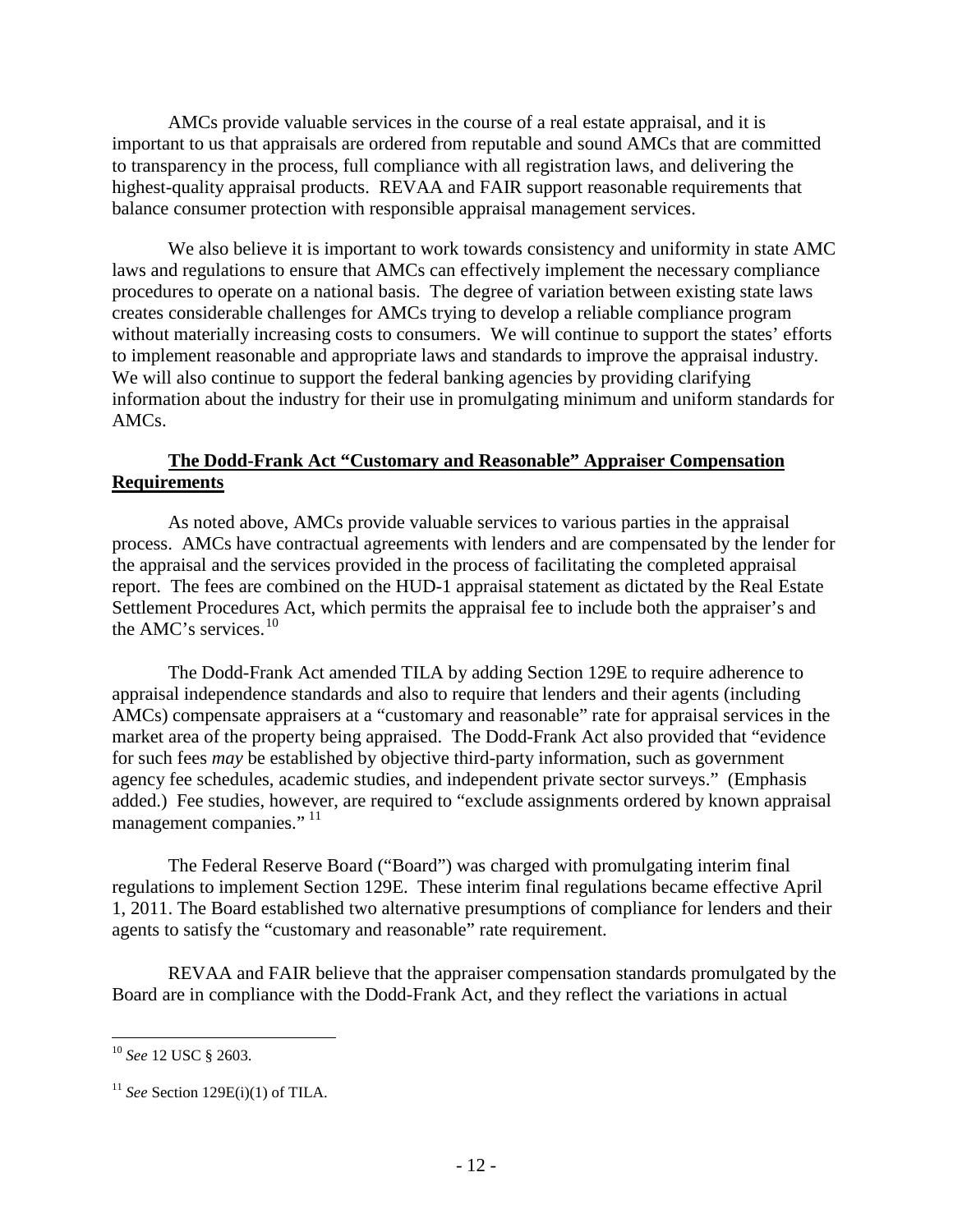services and other factors that exist in the marketplace. Appraisal services are not one-size-fitsall, and we believe the Board has created a compliance structure for the payment of "customary and reasonable" appraisal fees that reflects market realities and ensures that prices paid by consumers will remain competitive.

The first presumption permits lenders and their agents to rely upon recent rates actually paid for appraisal services (including rates paid by AMCs) in the relevant geographic market, adjusted as necessary to account for six other factors, such as type of property or scope of work. Although the term "customary and reasonable" was undefined in the Dodd-Frank Act, the Board recognized that the Dodd-Frank Act language is identical to the Department of Housing and Urban Development's requirement obligating FHA lenders to ensure that appraisers are paid "at a rate that is customary and reasonable for appraisal services performed in the market area of the property being appraised." Consistent with HUD's approach within Mortgagee Letter 2009-28, the Board concluded that the marketplace should be "the primary determiner of the value of appraisal services, and hence the customary and reasonable rate of compensation for fee appraisers."

The second presumption permits reliance on objective third-party information, including fee schedules, studies and surveys prepared by independent third parties such as government agencies, and academic institutions and private research firms, provided they are based on recent rates paid to a representative sample of appraisers in the geographic market of the property being appraised (but excluding compensation paid to appraisers for assignments ordered by an AMC).

REVAA and FAIR believe that the Board correctly implemented Congress' plain language and intent by establishing two presumptions – one that relies on the recent rates actually paid in the marketplace and one that relies on objective third-party fee surveys that exclude fees charged by AMCs. There are currently very few third-party fee surveys in the marketplace, none are comprehensive enough to include all of the differences in geographic areas/markets, and they do not fully encompass all of the appraisal products offered by AMCs.

The Board did not issue a "final" rule before its rulemaking authority was transferred to the CFPB. While the interim final rule remains effective without such "finalization," AMCs are concerned that some appraisers may seek reconsideration by the CFPB with the intention to mandate a higher level of compensation for appraisers than is supported by current market rates. Under this scenario, consumers would be subjected to higher appraisal fees that would often exceed the market rate; however, consumers would not be gaining additional services in return for these higher fees. Instead, they would be paying higher costs for the same services, and it is most certainly the case that these higher costs will ultimately be passed along to homeowners.

Furthermore, guaranteeing a higher fee for appraisers would not ensure better performance, as decades of experience has shown that higher appraisal fees do not necessarily correspond to higher quality appraisals. Appraisers are required by USPAP to ensure that appraisals meet minimum requirements regardless of the fee or the nature of the assignment. Prior to recent regulatory reforms, higher appraisal fees were the custom for many appraisers who, in partnership with overzealous mortgage brokers and lenders, produced appraisal reports that were impacted by inappropriate influence and coercion. The resulting appraisals often reflected inflated values and certainly did not constitute "high quality" appraisals. The members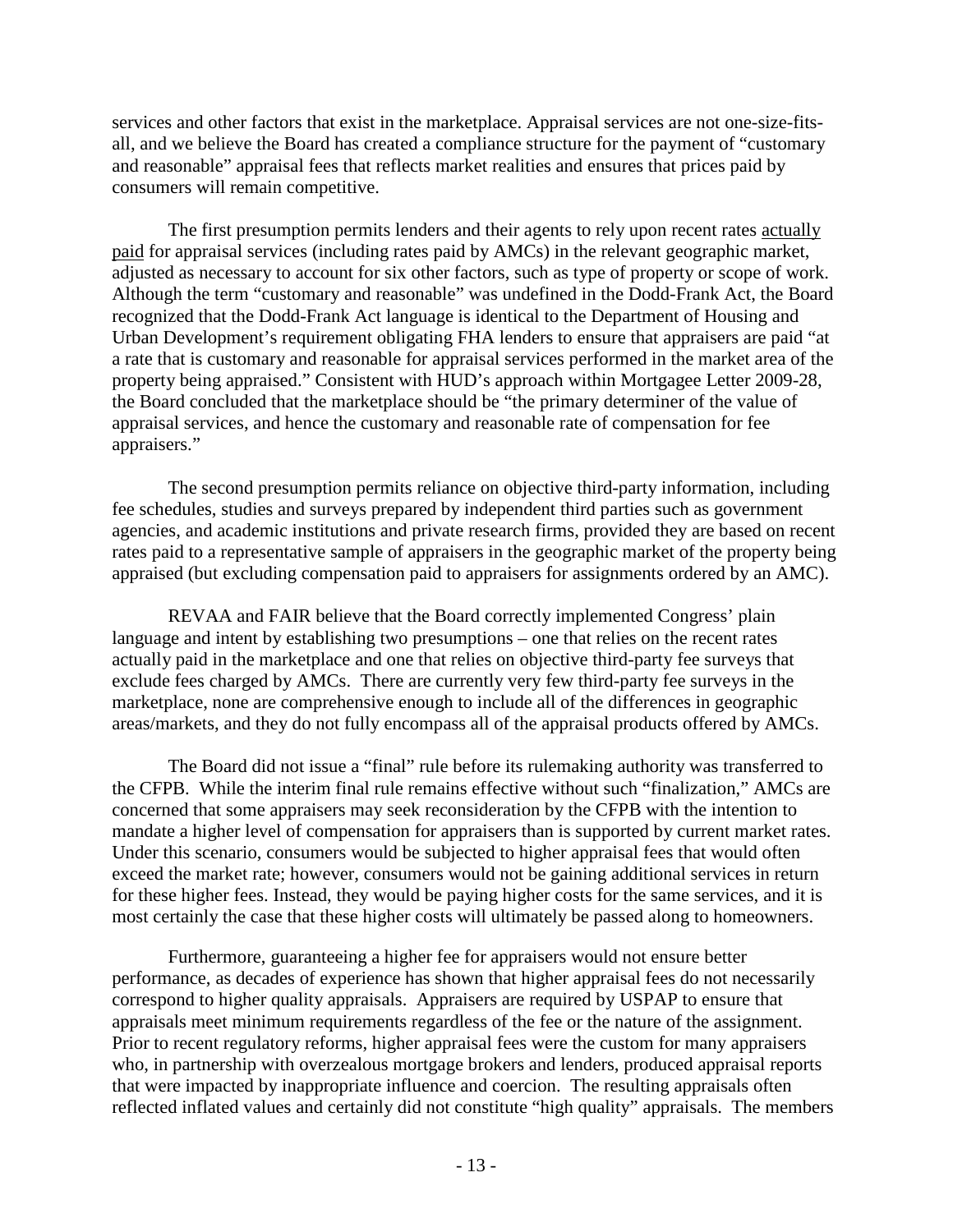of REVAA and FAIR respectfully suggest that Congress and the CFPB should resist calls from those appraisers to mandate increased rates for appraisals as opposed to allowing the marketplace to dictate appraisal rates.

Certain industry groups allege that higher fees would benefit the appraisal industry by attracting better qualified appraisers to the profession. These groups suggest that quality and price are somehow linked. There is no empirical evidence to suggest a correlation between quality and price. That is, it is not necessarily the case that an appraiser who asks for the highest compensation will deliver a better quality appraisal than an appraiser who asks for less compensation.

The conclusion that paying higher fees to appraisers would generate an influx of new appraisers to the industry is misplaced. Rather, one of the main reasons that the industry has difficulty attracting new appraisers is not a function of compensation, but of the state appraisal laws that impose a particularly steep barrier to entry.<sup>12</sup> Most states require applicants for licensure or certification to submit an experience log that lists, with some specificity, each of the appraisals claimed for experience credit. In some instances, states may require a person to complete 3,000 work hours.<sup>13</sup> Before then, they are just "trainees." Fannie Mae and Freddie Mac, however, which make up a majority of the market, prohibit hiring a trainee on a loan they purchase. Arduous qualification criteria for licensed appraisers is the real impediment to the industry's growth and attraction of new appraisers to the profession.

In addition to the items discussed previously regarding the potential negative impacts on consumers by mandating a higher level of compensation, it is also important to note that there is no single standard or uniform price for appraisals throughout the country. Instead, appraisal fees are set by the competitive marketplace and reflect variations in the scope of work performed by appraisers; the nuances of individual transactions, such as the type and location of the property; the costs associated with producing appraisals in different markets; how quickly the lender has required the report; and the appraiser's level of efficiency in performing an assignment.

Indeed, while Section 129E(i) of TILA provides that lenders and their agents may generally rely on fee studies created by objective third parties to form the basis for "customary and reasonable rates," no reliable and objective fee studies exist across the appraisal spectrum. In fact, two studies that are referenced most actively in the appraisal community to support uniform higher fees demonstrate significant difference between fees within those two surveys for the same areas, do not represent the appraisal industry as a whole, and do not account for the fact that appraisals have multiple uses and multiple markets. Further, we are concerned that undue reliance on fee studies may result in increased collusion among some appraisers to set their fees

<span id="page-13-0"></span><sup>&</sup>lt;sup>12</sup> See Justin T. Hilley, Licensed Appraisers in Mass. Shrink 39% Since 2007, Housing Wire (Jun. 8, 2012) available at: http://www.housingwire.com/news/massachusetts-appraisers-shrinks-nearly-40-2007

<span id="page-13-1"></span><sup>13</sup> For example, to become a Certified General Appraiser, the Appraisal Qualifications Board's *Real Property Appraiser Qualification Criteria* requires 3,000 hours of experience accumulated during no fewer than 30 months, of which 1,500 hours must be non-residential. Many states have adopted this critera. See http://www.dpor.virginia.gov/dporweb/AQB\_Real\_Property\_Appraiser\_Qualification\_Criteria.pdf